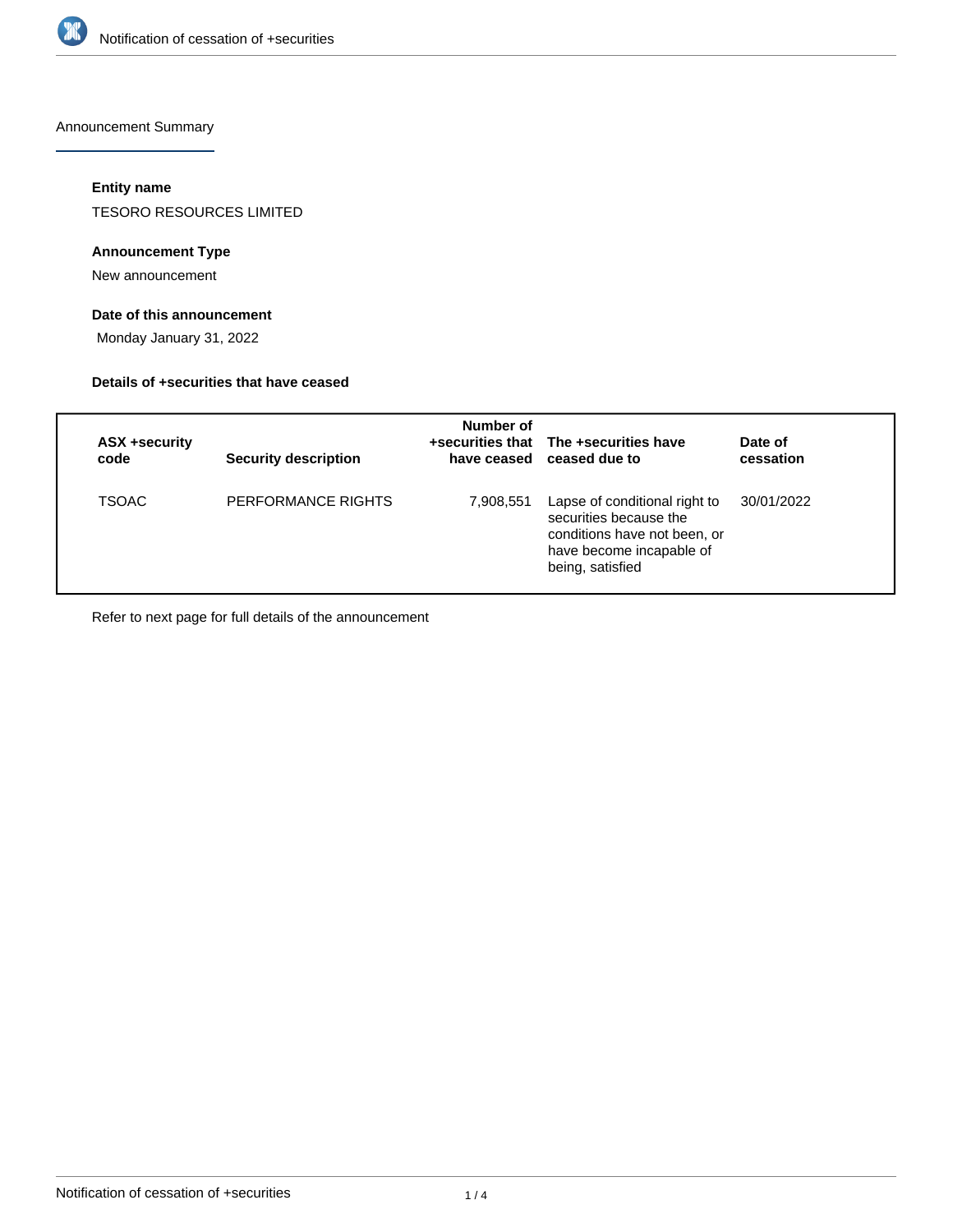

Part 1 - Announcement Details

# **1.1 Name of +Entity**

TESORO RESOURCES LIMITED

We (the entity named above) provide the following information about our issued capital.

**1.2 Registered Number Type**

ABN

**Registration Number** 91106854175

# **1.3 ASX issuer code** TSO

# **1.4 The announcement is**

New announcement

# **1.5 Date of this announcement**

31/1/2022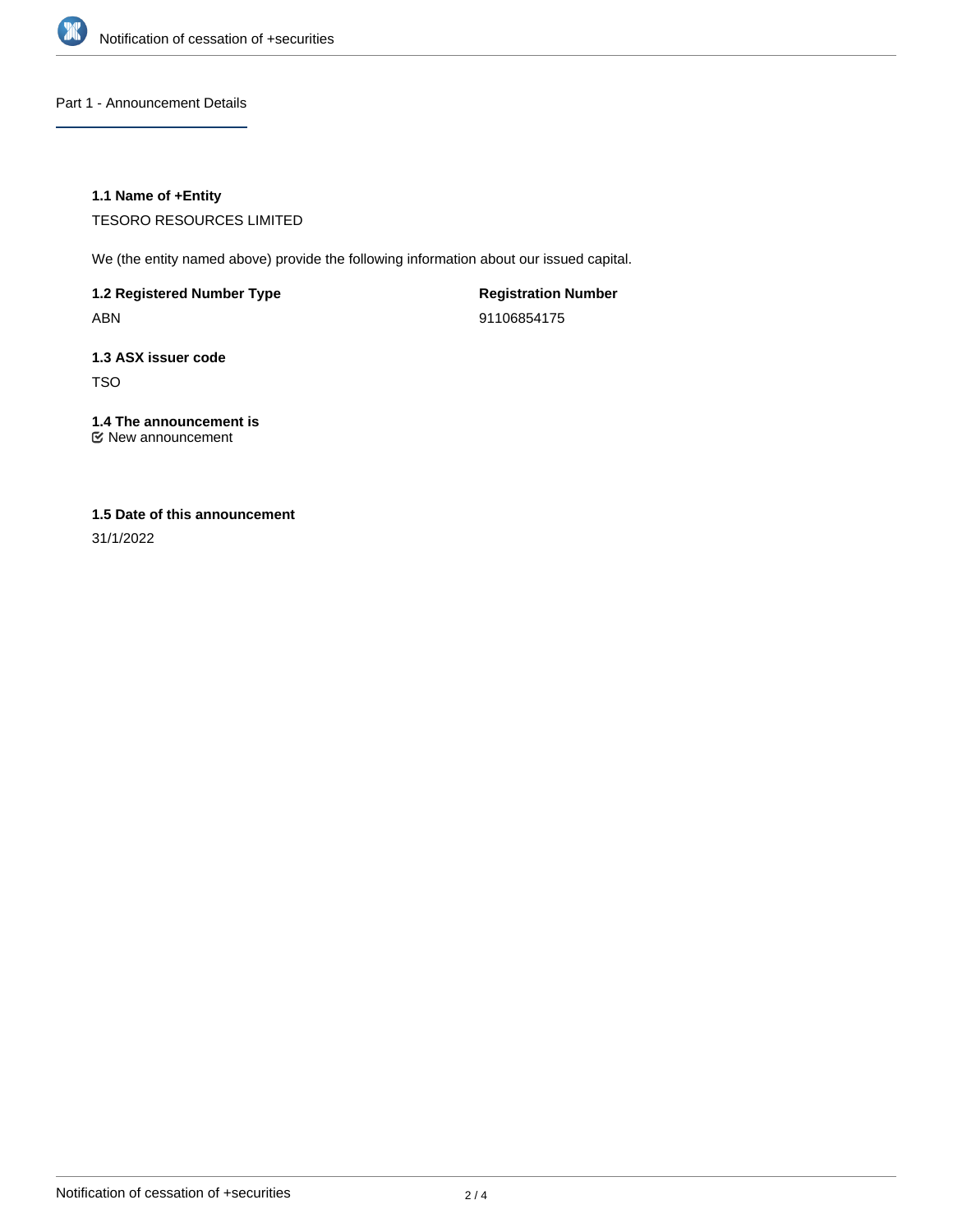

#### Part 2 - Details of +equity securities or +debt securities that have ceased

# **ASX +Security Code and Description**

TSOAC : PERFORMANCE RIGHTS

# **Unquoted +equity securities that have ceased**

#### **Number of securities that have ceased**

7,908,551

#### **Reason for cessation**

Lapse of conditional right to securities because the conditions have not been, or have become incapable of being, satisfied

**Is the entity paying any consideration for the cessation?** No

30/1/2022

# **Any other information the entity wishes to notify to ASX about the cessation?**